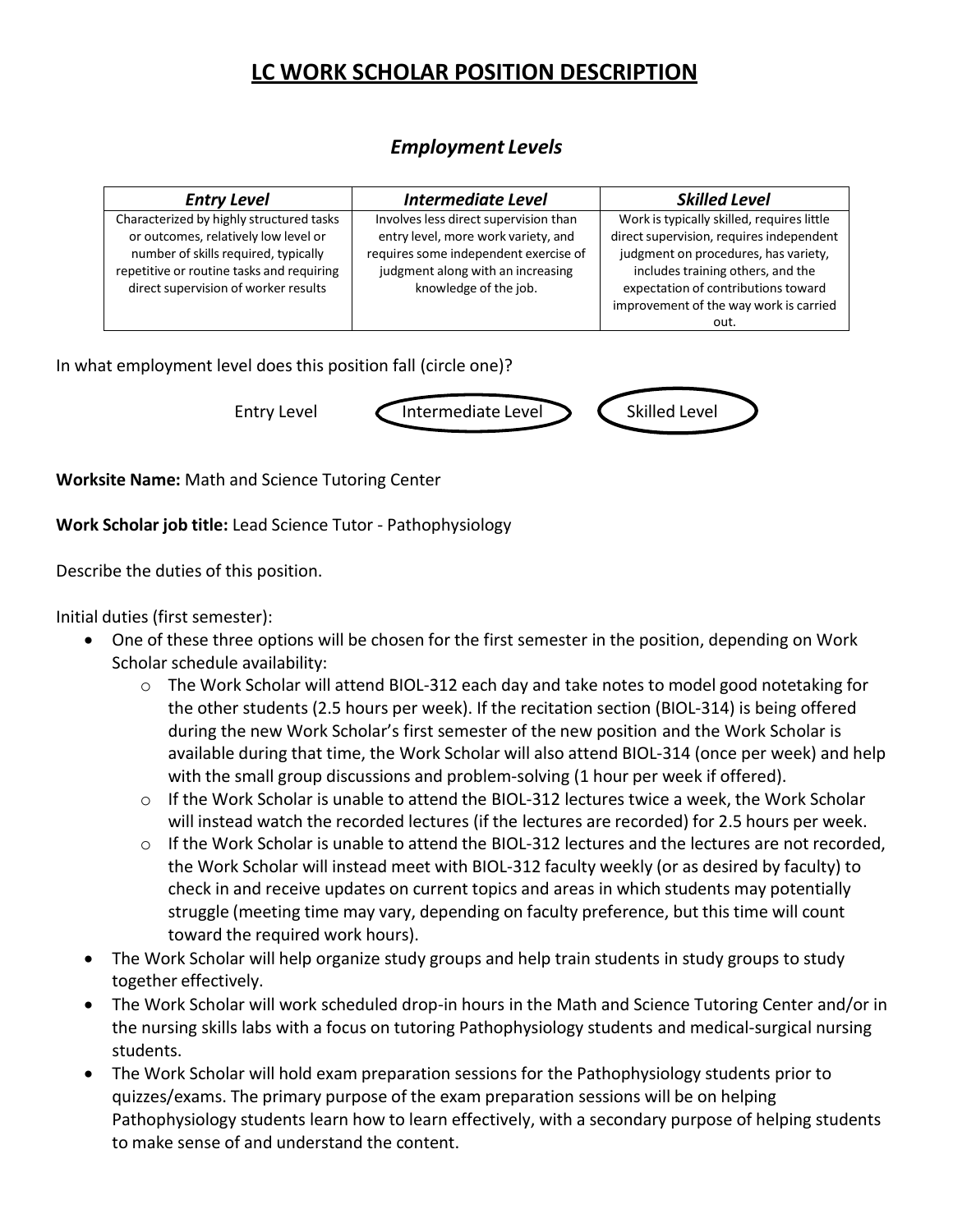- The Work Scholar may have some drop-in hours reassigned to appointment hours, if needed, and if deemed appropriate (as determined by the Pathophysiology faculty, the tutoring center coordinator, nursing faculty, and the Work Scholar).
- The Work Scholar will maintain a reflection journal ("What am I learning in this position?" and meet with BIOL-312 faculty, nursing faculty, and/or the tutoring center coordinator periodically to discuss those things.
- The Work Scholar will participate in tutor orientation/training meetings and activities.

Progressive duties (to work toward after the first semester):

- Help train new tutors, particularly science tutors.
- Host exam preparation sessions for Pathophysiology students prior to quizzes and exams.
- Schedule at least an hour or two a week as designated study and/or homework assistance times for groups of Pathophysiology students to attend together.
- Hold a "learn how to learn" workshop specifically targeting Pathophysiology students, and possibly open to students in other science courses as well.
- Attend and possibly present at regional conferences.
- Help in other science classes (particular sections/days/times as needed/assigned).
- Maintain a reflection journal ("What am I learning in this position?") and meet with BIOL-312 faculty and/or the tutoring center coordinator periodically to discuss those things.
- Other duties as determined and agreed upon between the tutoring center coordinator, BIOL-312 faculty and/or nursing faculty, and the Work Scholar.

List the learning opportunities for this position.

- Tutoring with a focus on Pathophysiology.
- Learning techniques for tutoring science (particularly Pathophysiology) effectively.
- Helping students learn how to learn effectively.
- Exposure to, and becoming comfortable with, different pedagogical styles for the same content.
- Reinforcement of the science concepts required for success in nursing coursework, state board licensure exams, etc.
- Developing customer service skills.
- Learning how to train others.
- Conference attendance/presentations (depending on available funds, conference location, and status of the pandemic).

What qualifications are required for this position?

- A Nursing major is preferred, but a Biology major would also be considered.
- Successful completion of BIOL-312 with a B+ or higher is preferred. A student that earned a B in BIOL-312 would be considered for the position with consent of the BIOL-312 faculty.
- An unofficial transcript must be submitted with the application for this position.
- Minimum GPA of 3.0

What skills are required for this position?

- Good oral and written communication skills
- Good organization/time-management skills are preferred (to model those behaviors for students)
- The ability to take good notes is preferred (to model for students)

Lewis-Clark State College does not discriminate on the basis of race, color, religion, age, sex, national origin, disability, gender identity, protected veteran status, or sexual orientation. This policy applies to all programs, services, and facilities, including